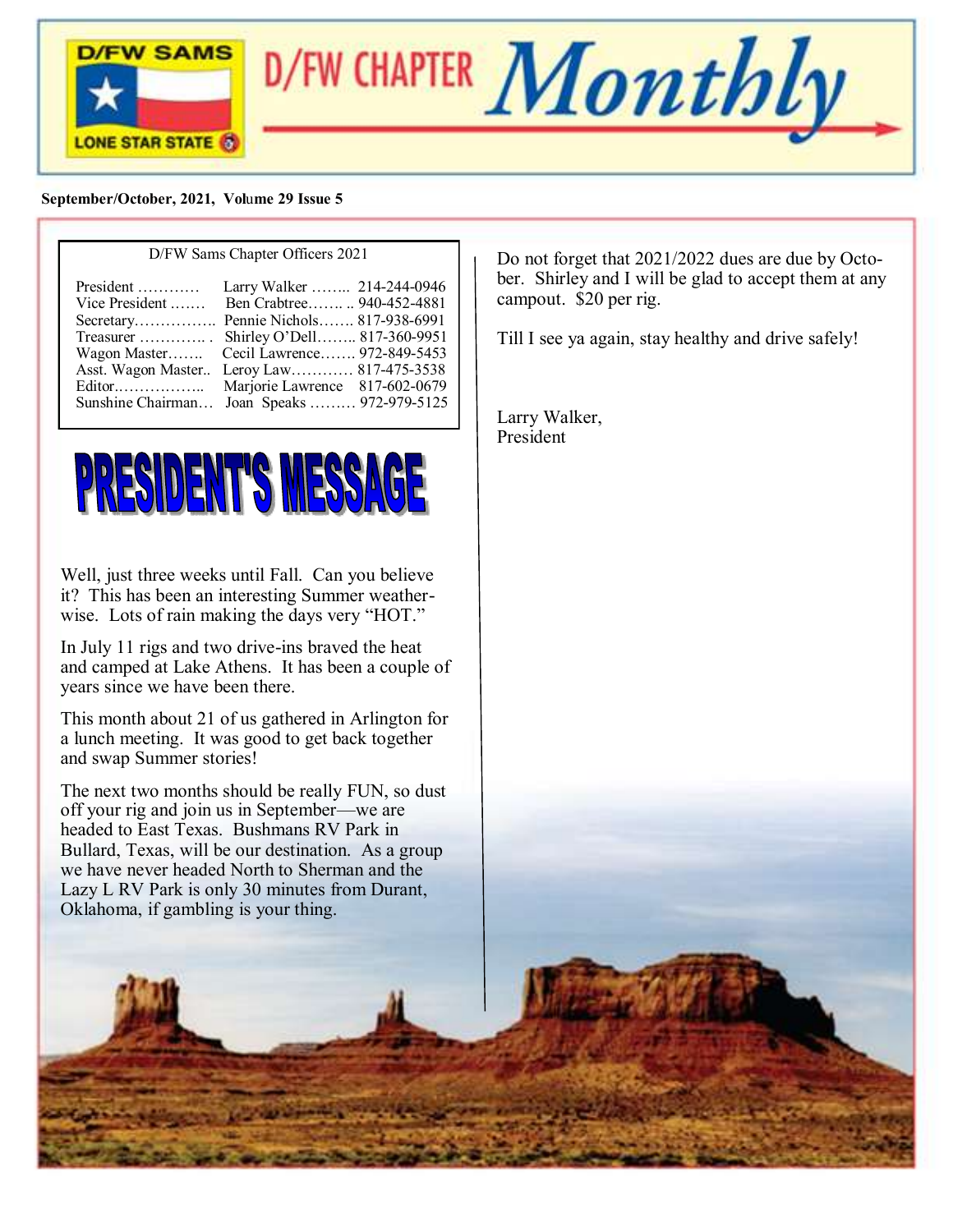# **Page 2**

### *JULY MEETING HIGHLIGHTS*

President Larry Walker opened the meeting with a prayer and the Pledge of Allegiance.

Shirley O'Dell read the birthdays and anniversaries.

Shirley O'Dell presented the Treasurer's Report. A motion was made by Norman Lambert with a second by Mike Nichols to accept the report as presented. The motion passed.

Wagon Master Cecil Lawrence reported 10 rigs on the ground, two drive-ins, and one fly in (the Rhines' son and his student landed on the lake behind the restaurant). Cecil announced our August meeting will be a luncheon at the Candlelight Inn at 1:30 pm on August 18, with a limited menu. The address is 1202 E. Division, Arlington, TX 76011.

Cecil also announced that our September campout will be held September 9 – 12 at Bushman's RV Park, 51152 U.S. Highway 69 North, Bullard, TX 75757. Their telephone number is 903- 894-8221. Details and directions will appear in the next newsletter. Cecil will send out reminder emails.

Pennie Nichols requested that if our hosts find supplies missing from the red box, to either notify Pennie Nichols or replace the missing item themselves and present the receipt to Shirley O'Dell for reimbursement. Pennie also requested volunteers for hosting the September campout. The Walkers and Spinners volunteered.

Larry Walker asked the members their wishes regarding the beanbag baseball board, which has been sitting in the Nichols' garage for years. The members want to keep it. Shirley agreed to take it for a while.

Larry announced that the Board met the day before to discuss appointing a nominating committee for the election of officers. No current officer may serve on that committee. The current officers are willing to serve another term; however, the by-laws need to be researched regarding the number of terms the president and/or treasurer may serve. A motion was requested to (1) research the by-laws; (2) appoint a nominating committee; and (3) research the state and chapter by-laws regarding the number of terms the treasurer may serve. A motion was made by Marjorie Lawrence with a second by Mike Nichols. The motion passed.

Newsletter editor Marjorie Lawrence announced the newsletter deadline is August  $23<sup>rd</sup>$ . She also stated a sympathy card was on the table for signature, to be sent to Nola Schrum, who recently lost her sister.

Pennie Nichols announced she received a new member prospect from Donna Mann. Pennie spoke with and emailed Pam and Robert Elliott about our chapter. Pam stated she would try to attend the August luncheon. Their rig is currently in the shop.

Shirley O'Dell gave the Sunshine report and provided an update on Joanne, Dick and Terri Fletcher's daughter.

The 50/50 drawing was won by the Lawrences.

Larry thanked our hostesses, Shirley O'Dell and Marsha Marino.

A motion by No<br>made to adjourn.  A motion by Norman Lambert with a second by Fran Spinner was

Note: After our pot luck on Friday, our members played card elimination. The prizes were rolls of toilet paper, and Jackie Rhines was our grand prize winner, taking home 5 rolls.

On Saturday afternoon, several of our members played two rowdy games of beanbag baseball. Everyone had a lot of fun.

#### *AUGUST LUNCHEON HIGHLIGHTS*

Twenty members and one guest (Nelda Clay, Billy Speaks' daughter-in-law) joined us for lunch. Larry Walker stated he had some announcements. He read the birthdays and provided a Sunshine update (no pun intended).

Cecil Lawrence advised that our September campout is September 9 to 12 at Bushman's RV Park, Bullard, Texas. Campers need to call Bushman's to make a reservation. The park will ask for your credit card, but will not charge it until you arrive. Cecil also said that the owners of the park are a winery about five miles from the park. Please also let Cecil know if you are planning to attend the campout so he can notify the hosts.

Cecil advised that the October campout will be in Sherman, Texas. November will be at Bedrock in Grand Saline, and December's will be in Hillsboro.

Larry announced that dues must be paid by October. Active members are \$20 per rig, and associates are \$5. Please be sure to include your Good Sam number and expiration date with your remittance. Please make the check payable to DFW Good Sams and mail to Shirley O'Dell at P. O. Box 565, Farmersville, TX 75442.

Larry announced that the election of officers will take place in October. After research of the bylaws, it was determined there were no restrictions to the length of time an officer may serve. The President must appoint a nominating committee of not more than three persons, none of whom may be a current officer.

Marjorie Lawrence announced that August  $23<sup>rd</sup>$  was the deadline for submissions for the newsletter.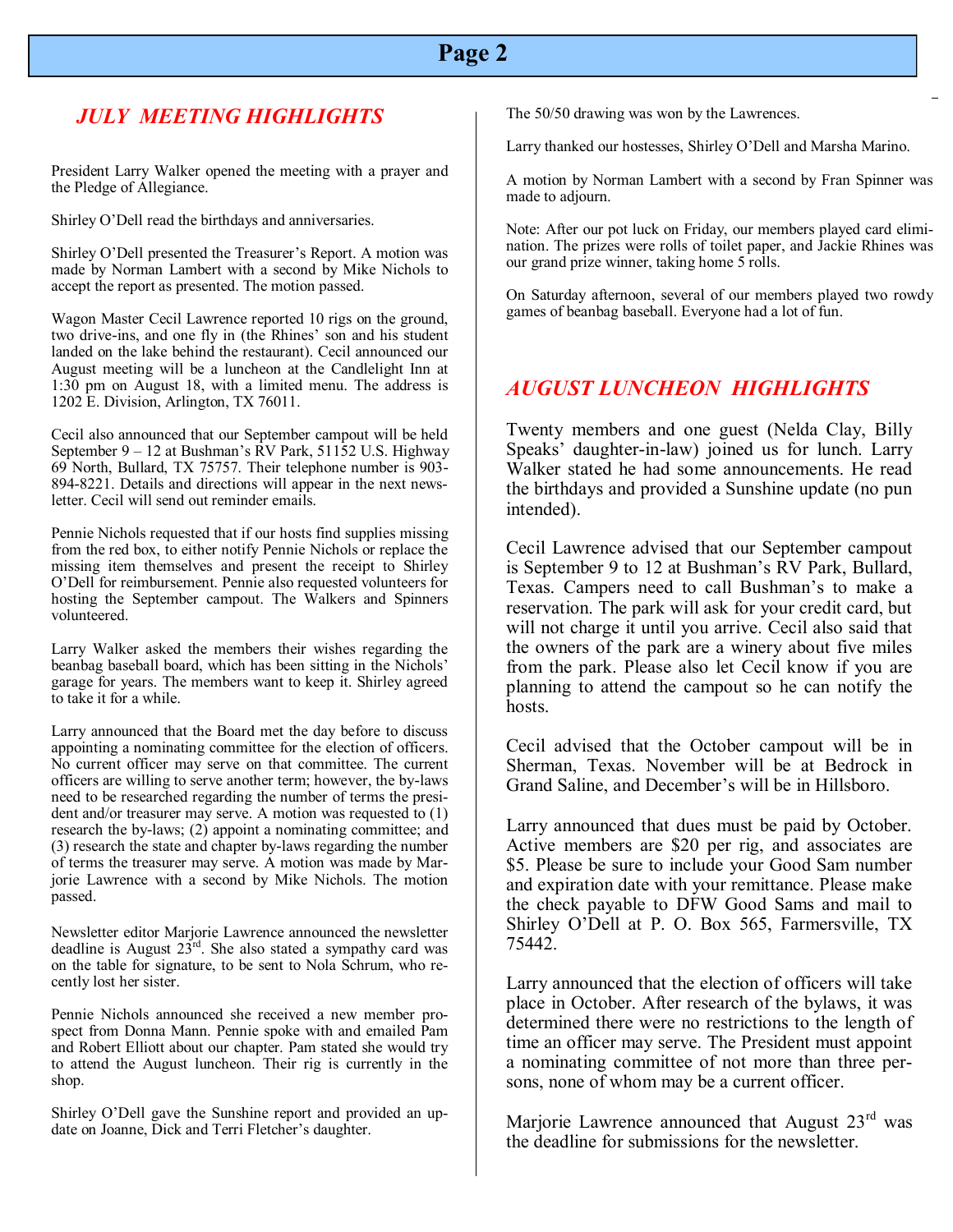# **Pa***g***e 4**

### SEPTEMBER OUTING

Date: September 9-12, 2021

Place Bushman's RV Park 51152 S. US Hwy 69N Bullard, TX 903-894-8221 GPS Coordinates: 32.11974, 95.30060

Call asap and make your reservation and give a credit card number (no charge will be made until the day you arrive) .

DIRECTIONS:

Go East on I-20 East toward Tyler. Take Exit 553 for TX-49 South (toll road) for approximately 20 miles. Keep right on US Hwy 69 heading to Jacksonville/ Tyler and continue approximately 7 miles. Take Exit 344 to Bullard. Arrive at 51152 U.S. 69 N on the left

NOTE: You will pass a Sonic and a Whataburger on the left. The park only has a banner that says **RV Entrance** to mark the entry on the left. If you reach Roper Rd., you've gone too far.

Please RSVP to the Wagon Master so the hosts can be advised of the number members for which to prepare food.

Wagon Master: Cecil Lawrence

Please contact Cecil at 972-849-5453 or e-mail him at  $cmlawr@tx.rr.com$  to advise whether you will or will not be attending the campout and when you plan to arrive and leave.

Hosts: Larry and Pennie Walker and Mike and Pennie Nichols

Thursday—On your own

Friday—Dinner at 5:30 p.m.

Menu: Hosts will provide Chicken Fajitas

> Please bring a vegetable, salad, or dessert to share.

# OCTOBER OUTING

Date: October 7-10, 2021

Place: Lazy L RV Park 310 W. Wilson Ave. Sherman, TX 75090 903-870-7772

#### DIRECTIONS:

Go North on US Hwy 75 toward Sherman. Take exit 57 (the highway is under construction so it may change)

If you are coming from Hwy 82 take the Washington exit.

Please RSVP to the Wagon Master so the hosts can be advised of the number of members for which to prepare food.

Wagon Master: Cecil Lawrence Please contact Cecil at 972-849-5453 or e-mail him at cmlawr@tx.rr.com to advise whether you will or will not be attending the campout and when you plan to arrive and leave.

Hosts: Mike and Cokie Mather and Marsha Marino

Thursday—On your own

Friday—Dinner at 5:30

Menu: Hosts will provide Mexican Meatloaf.

> Please bring a vegetable, salad, or dessert to share.

Saturday—On your own or go out as a group